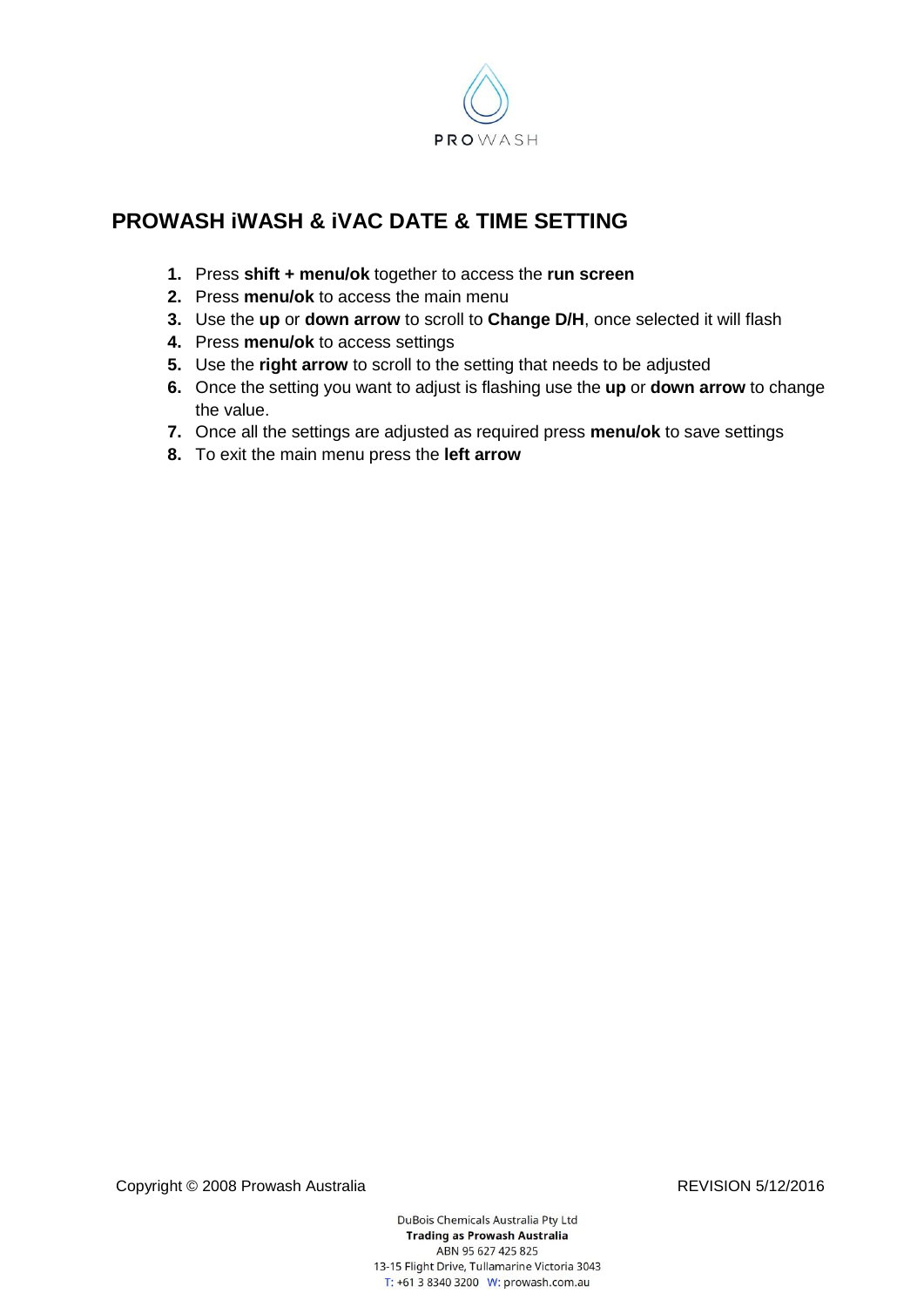

## **SETTING THE iWASH & iVAC OPERATING TIME**

## **DO NOT adjust this if 24 Hrs 7 days a week operation is required as this is a default setting**

- **1.** Press **shift + menu/ok** together to access the **run screen**
- **2.** Press **menu/ok** to access the main menu
- **3.** Use the **up** or **down arrow** to scroll to **Parameters**, once selected it will flash
- **4.** Press **menu/ok** to access settings, the screen will display **CC1 Counter**
- **5.** Use the **up arrow** to scroll to **H1**
- **6.** Use the **right arrow** to scroll through the options
- **7.** The **right arrow** will take you to a flashing **A**. Using the **up** or **down arrow** you can scroll thru **A, B, C** and **D**. This allows you to have 4 different operating times. Please note: The B, C & D operating times should only be used if you have different operating times for different days of the week.
- **8.** Starting with **A**, and once its flashing use the **right arrow** to scroll to the next setting. From here you can select what days of the week you would like this program to run.
- **9.** Use the **up** or **down arrow** to select the corresponding number to the day, use the **right arrow** to scroll to the next day.
	- $0 =$ Monday
	- $1 =$ Tuesday
	- $2 =$ Wednesday
	- $3$  = Thursday
	- $4 =$  Friday
	- 5 = Saturday
	- $6 =$ Sunday

NB: If you want to exclude a particular day for this operating time leave it as "-".

- **10.** After selecting the days for this specific operating time press the **right arrow.** The **On Time hour** will begin to flash. Use the **up** or **down arrow** to select the appropriate hour. Use the **right arrow** to scroll to the **On Time Minutes.** Use the **up** or **down arrow** to select the appropriate minutes
- **11.** Continue scrolling with the **right arrow** to program the **Off Time** hours and minutes in the same way as detailed in Step 10
- **12.** Once all the fields have been completed press **menu/ok.** The screen will ask you to confirm the settings, press **menu/ok** while **yes** is flashing to confirm, you will return to the H1 screen and the new operating times will be flashing
- **13.** Press **menu/ok** to return to the **coin counter** screen

Copyright © 2008 Prowash Australia **REVISION 5/12/2016**